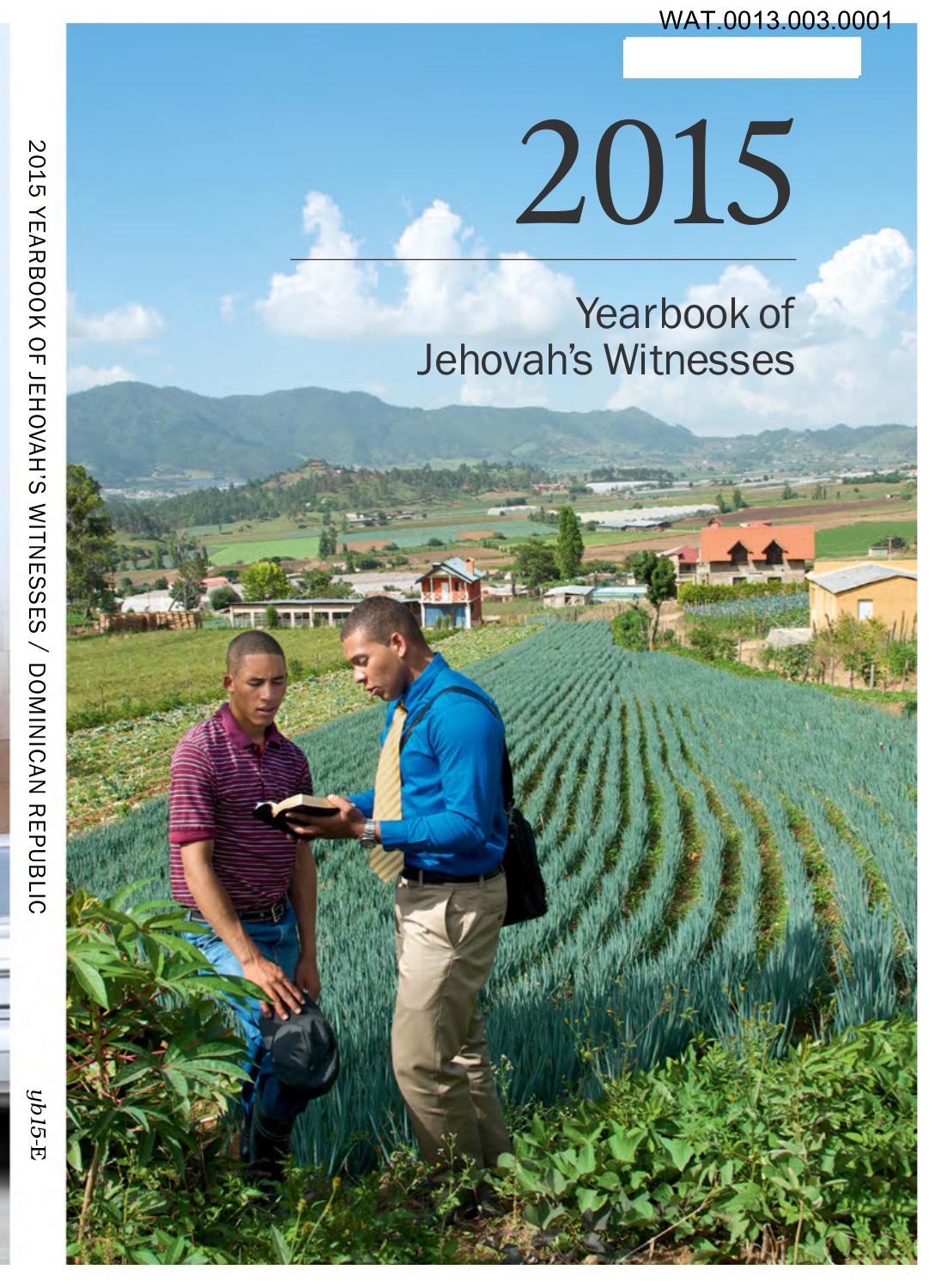#### **CONTENTS**

| 2015 Yeartext                     | 2   |
|-----------------------------------|-----|
| A Letter From the Governing Body  | 4   |
| Highlights of the Past Year       | 9   |
| Preaching and Teaching Earth Wide | 45  |
| Dominican Republic                | 81  |
| One Hundred Years Ago-1915        | 172 |
| <b>Grand Totals</b>               |     |

After serving a prison term for his Christian neutrality,<br>a brother in Armenia reunites with his parents



 $ybl5-E$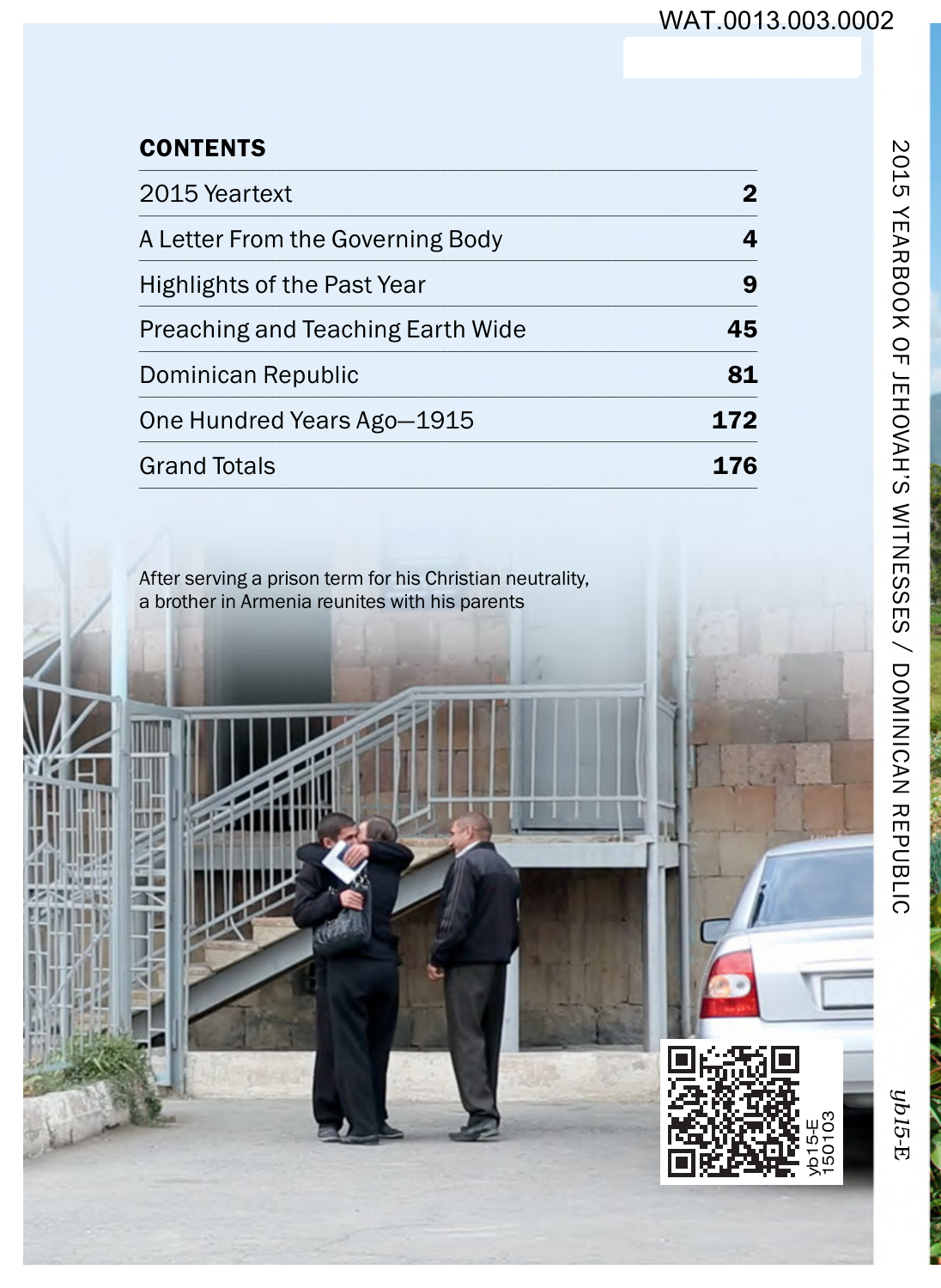#### WAT.0013.003.0003

© 2015 WATCH TOWER BIBLE AND TRACT SOCIETY OF PENNSYLVANIA

Publishers

WATCHTOWER BIBLE AND TRACT SOCIETY OF NEW YORK, INC.

25 Columbia Heights, Brooklyn, NY 11201-2483, U.S.A.

December 2014 Printing

This publication is not for sale. It is provided as part of a worldwide Bible educational work supported by voluntary donations.

*2015 Yearbook of Jehovah's Witnesses* English (*yb15*-E)

Made in the United States of America

Our colorfully dressed Dominican brothers and sisters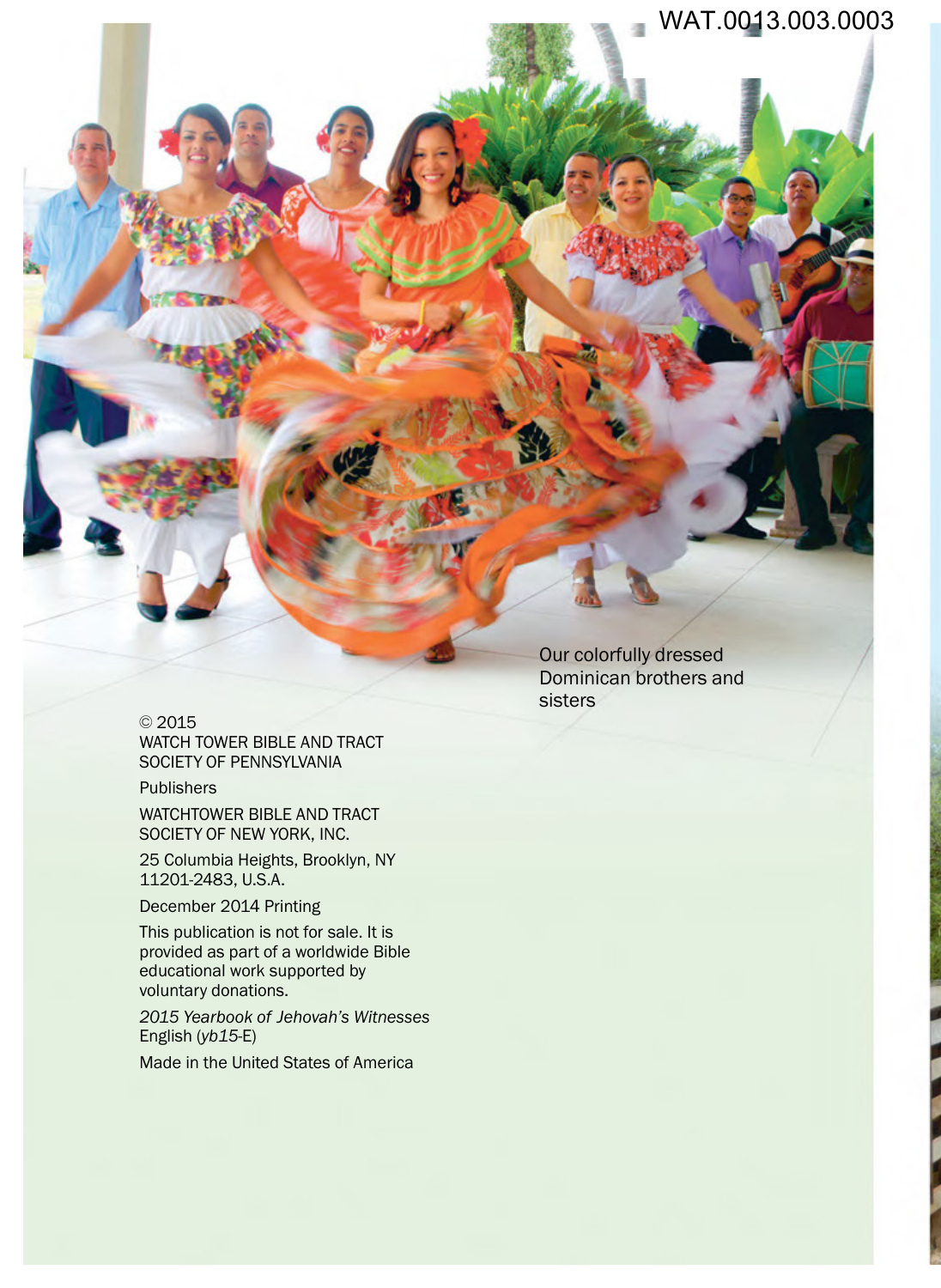## 2014 Grand Totals

| Branches of Jehovah's Witnesses:                 | 90            |  |  |  |
|--------------------------------------------------|---------------|--|--|--|
| Number of Lands Reporting:                       | 239           |  |  |  |
| <b>Total Congregations:</b>                      | 115,416       |  |  |  |
| Worldwide Memorial Attendance:                   | 19,950,019    |  |  |  |
| Memorial Partakers Worldwide:                    | 14,121        |  |  |  |
| Peak of Publishers in Kingdom Service:           | 8,201,545     |  |  |  |
| Average Publishers Preaching Each Month:         | 7,867,958     |  |  |  |
| Percentage of Increase Over 2013:                | 2.2           |  |  |  |
| <b>Total Number Baptized:</b>                    | 275,581       |  |  |  |
| Average Auxiliary Pioneer Publishers Each Month: | 635,298       |  |  |  |
| Average Pioneer Publishers Each Month:           | 1,089,446     |  |  |  |
| Total Hours Spent in Field:                      | 1,945,487,604 |  |  |  |
| Average Home Bible Studies Each Month:           | 9.499,933     |  |  |  |

During the 2014 service year, Jehovah's Witnesses spent over \$224 million in caring for special pioneers, missionaries, and traveling overseers in their field service assignments. Worldwide, a total of 24,711 ordained ministers staff the branch facilities. All are members of the Worldwide Order of Special Full-Time Servants of Jehovah's Witnesses.